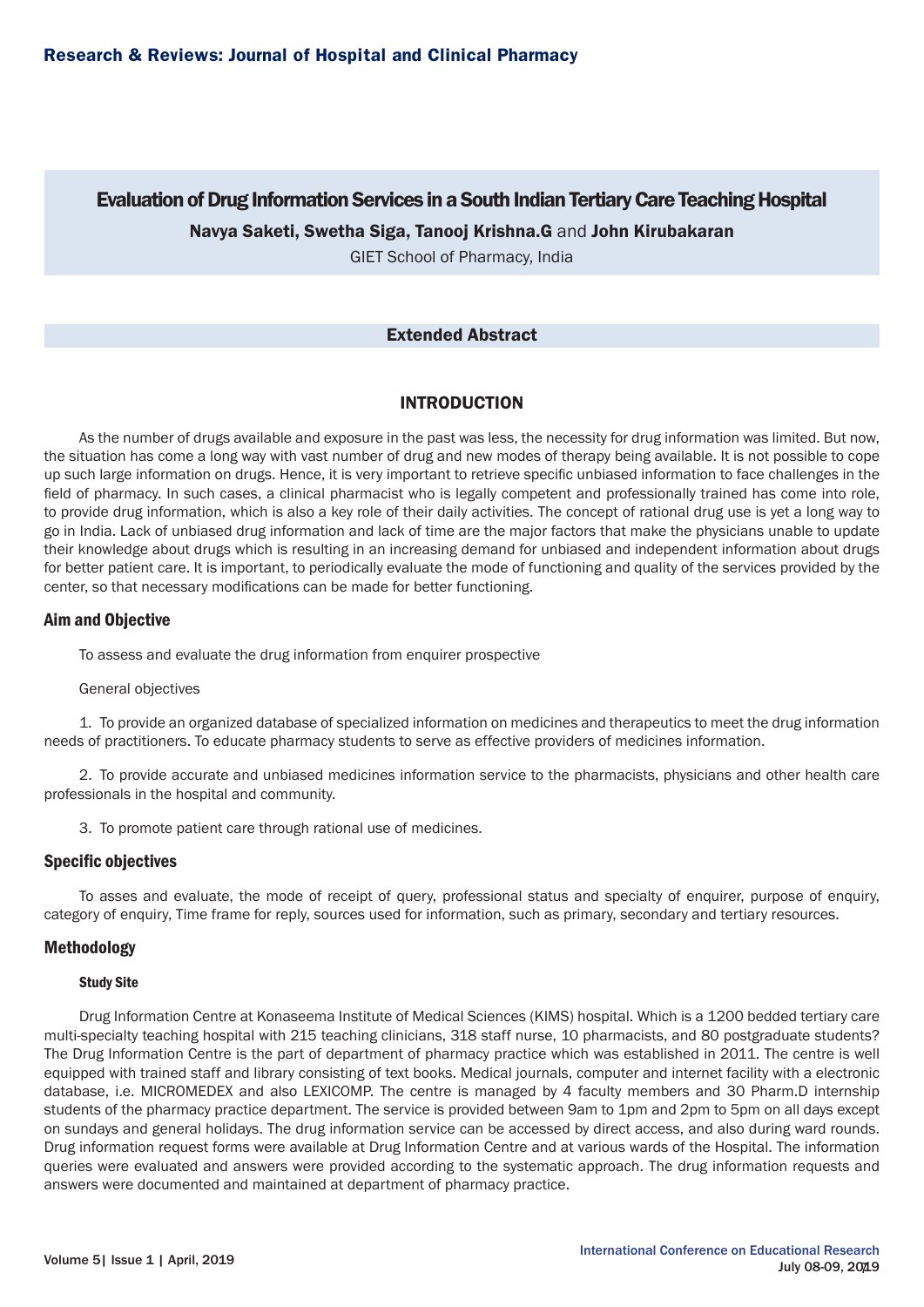# Research & Reviews: Journal of Hospital and Clinical Pharmacy

This service was available with direct access during ward rounds. An innovative drug information query box were prepared and kept in outpatient and different inpatient wards along with query request form & detail contact number in hospital or receiving queries. For mailing query e-mail address was also written on query box.

### Study Duration

The study was carried out for a period of 9 months.

### Study Design

### Inclusion Criteria

- Drug information service (DIS) includes the activities of a clinical pharmacist to provide accurate, unbiased, factual information on any aspect of drug use received from healthcare professionals primarily in response to patient-oriented drug problems received from various members of the healthcare team which supports to deliver high quality drug use and also an integral part of Pharmaceutical Care
- Drug information was provided by using the three sources like primary sources, secondary sources and tertiary sources and services were provided between 9am to 5pm in week days except in Sunday and government holidays
- These forms were evaluated prospectively and retrospectively on various parameters like medical speciality of enquirer, professional status of enquirer, mode of request of receiving queries, purpose of receiving query, time frame to reply the queries, mode of reply of queries, type of queries receive, reference used to answer the queries.
- Assessment of the quality of services from receivers perspective by providing feedback questionnaire circulated, which comprised of questions on awareness, utilization, ease of contact, and quality of services provided by the DIC.
- We also collected the suggestions from the requestors for the further development of clinical pharmacy department.
- Evaluation of the di services provided in a south Indian teaching hospital

#### Questionnaire Design

A query request form was given to the query requestor which included

- Query number
- Professional status of the enquirer
- Mode of request received
- Purpose of receiving query
- Time frame to reply the query

Later, a feedback form was given to the query requestor which included

- Are you aware of the availability of drug information services in our hospital?
- Have you utilized the drug information service anytime?
	- If yes, have you received the answer in time?
	- Have you received the answer in time?
	- If no, what was the reason?
- Are you aware of the online drug information system in our Hospital?

-If yes, have you utilized this facility?

- Do you think the drug information services provided by the department are useful and helpful in providing better patient care?
- How do you rate the drug information services provided by the department?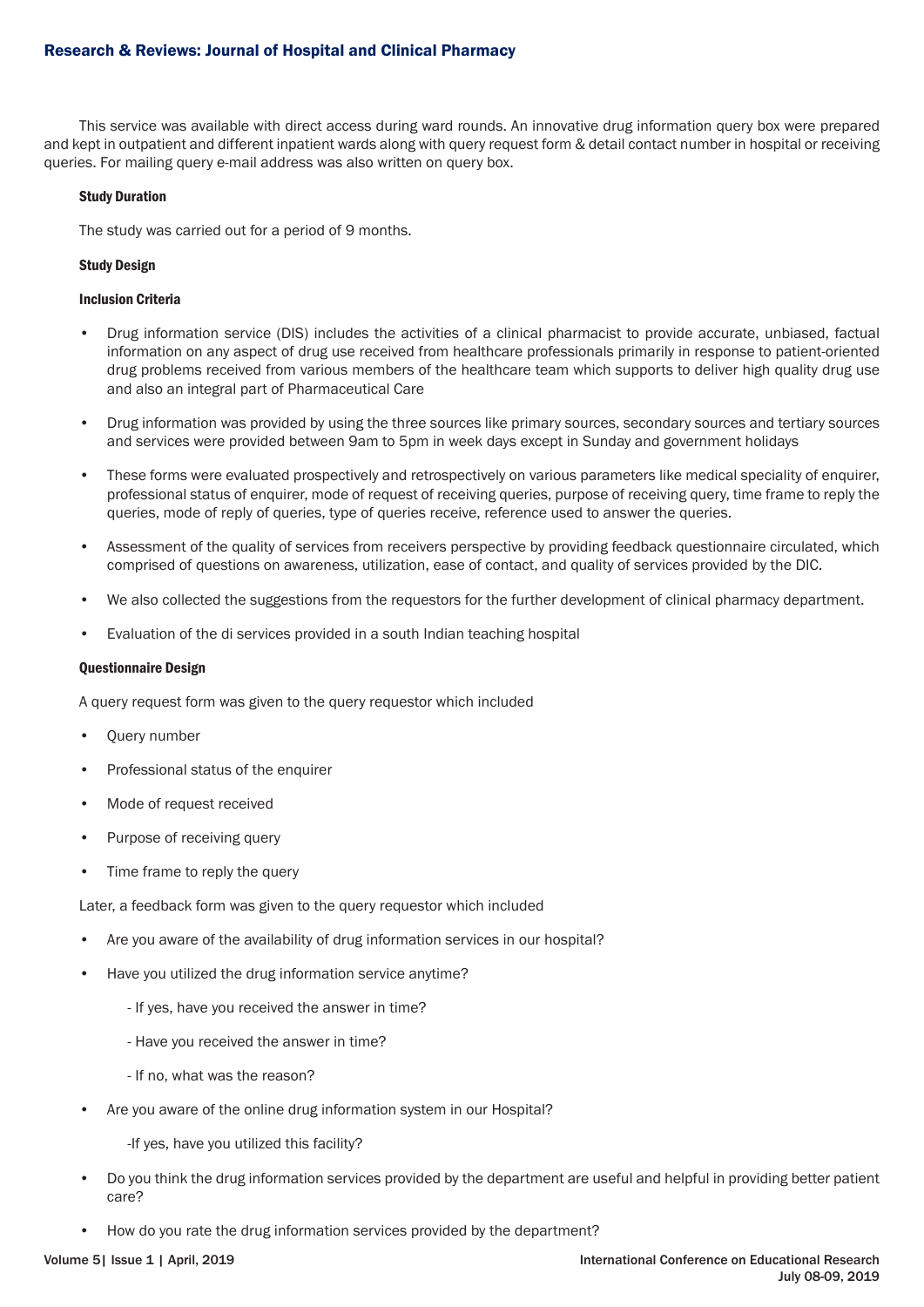• Any suggestions and comments to improve the drug information services provided by the department

#### Study Procedure:

All the queries were received, responded, documented and categorized by using structured documentation forms. Drug information request were evaluated and answered according to modified systemic approach. Original research work publication was used as primary source of reference, full text articles was used as secondary source, standard text books was used as tertiary source and validated internet medicine data bank were used as other (web) source. Query response feedback was also obtained by using structured feedback questionnaire and the service was categorized as; good, satisfactory, need improvement and unaccepted. All the obtained data were categorized based on various parameters and final result was made

#### Data Collection

Both the query and feedback forms were collected and drug information service provided by the department was analyzed

#### Data Analysis

The collected data was analyzed in a prepared proforma, entered into Microsoft excel and analyzed for percentages wherever applicable

### Results

During the study the query request &feedback forms were collected and drug information service provided by the department was assessed and the results were as follows:

#### Medical Speciality of the Enquire

Out of 593 queries registered, 282(53%) were from general medicine,75(14%) were from general surgery,64(12%) were from obstetrics & gynecology, 55(10%) were from pediatrics' and 60(11%) were from other departments

| Speciality                 | Number of queries | Percentage |
|----------------------------|-------------------|------------|
| <b>General Medicine</b>    | 282               | 53%        |
| <b>General Surgery</b>     | 75                | 14%        |
| Obstetrics and Gynaecology | 64                | 12%        |
| <b>Others</b>              | 60                | 11%        |
| Paediatrics                | 55                | 10%        |

#### Table -1: Department wise registered queries



Figure No-1: Speciality of Enquirer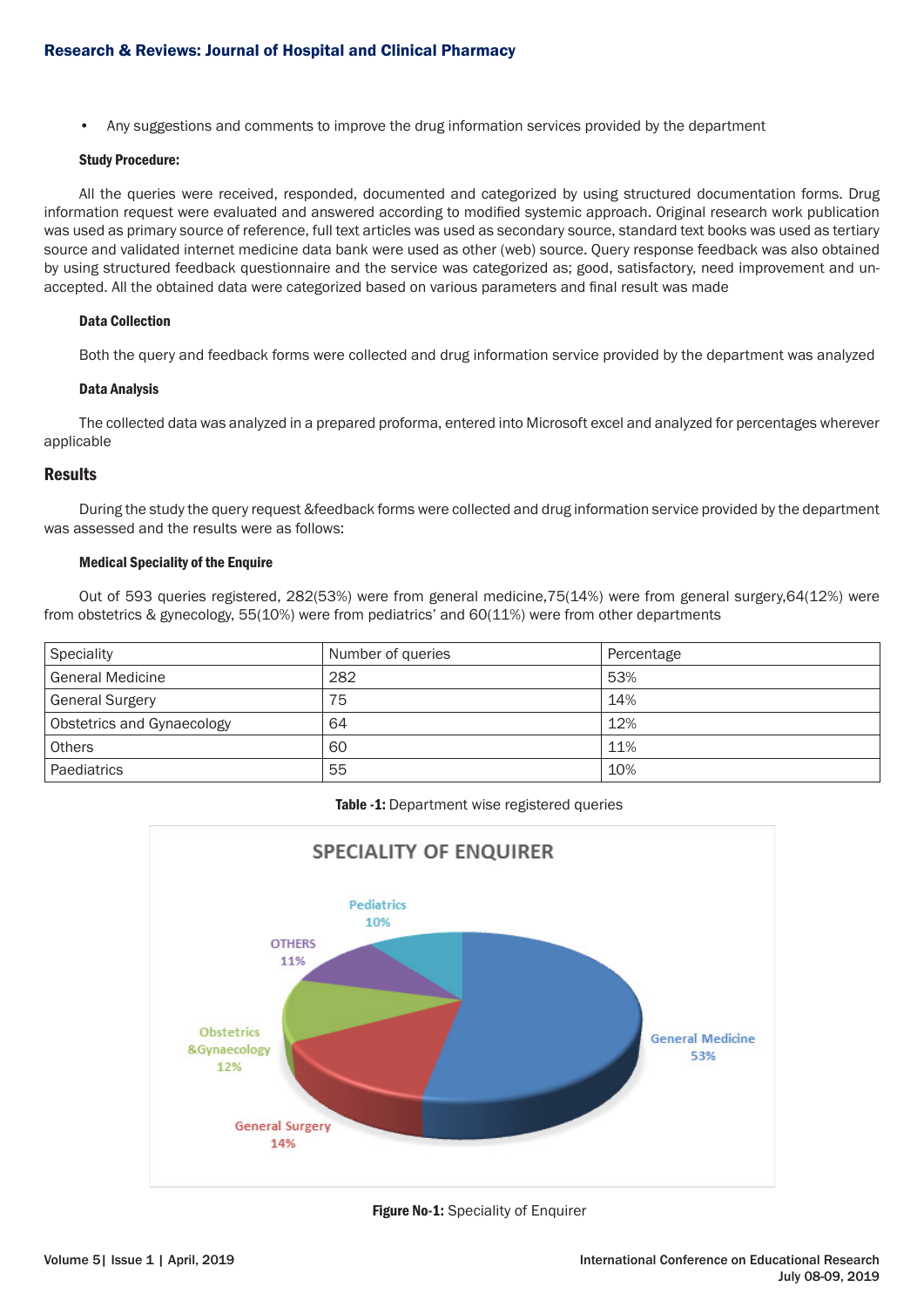# Professional Status of the Enquirer

In this study from a total of 593 enquirers, 457 (77.06%) were physicians,45(7.58%) were pharmacists,38(6.40%) were nurses and 52(8.76%) were others like students

| Profession    | Number of participants | Percentage |
|---------------|------------------------|------------|
| Physician     | 457                    | 77.06%     |
| Pharmacist    | 45                     | 7.58%      |
| <b>Nurses</b> | 38                     | 6.40%      |
| <b>Others</b> | 52                     | 8.76%      |

Table -2 Profession of the enquirer





# Mode of Request of Receiving Queries

In figure 3 Out of 593 queries, 539(90.89%) were accessed through direct mode and 53 (8.93 %) queries were accessed during ward rounds

| <b>Mode</b>                | <b>Number of queries</b> | Percentage |
|----------------------------|--------------------------|------------|
| <sup>1</sup> Direct Access | 539                      | ' 90.89%   |
| During Ward Rounds         | 53                       | 8.93%      |

Table -3: Mode of receiving queries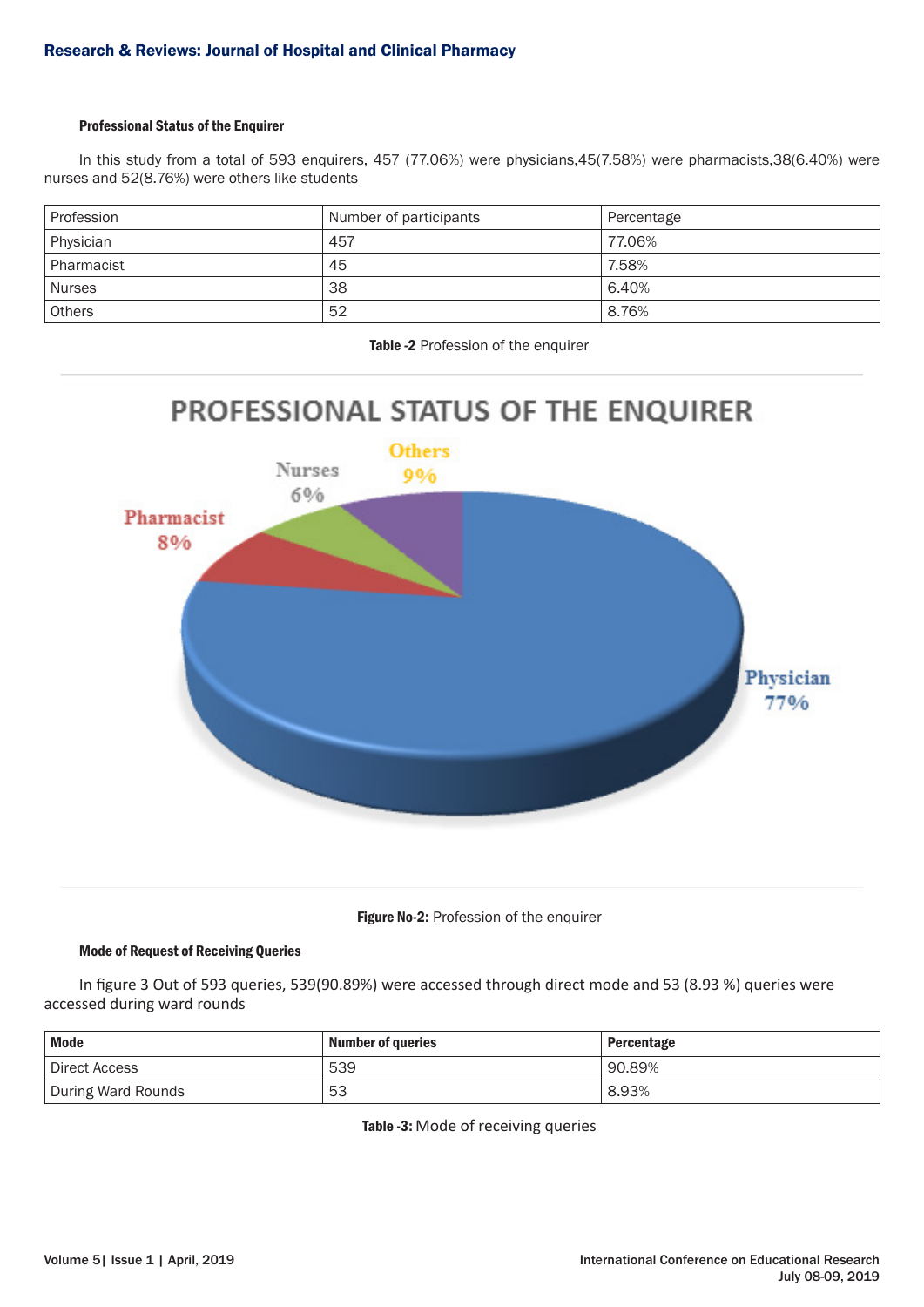

Figure No-3: Mode of receiving queries

# Purpose of Receiving Queries

A total of 593 queries registered in the study, of them 404(68%) were registered on purpose of updating knowledge, 123(21%) for better patient care, 54(9%) for education and academic purpose and 11(2%) for all the above

| <b>Purpose</b>        | <b>Number of queries received</b> | <b>Percentage</b> |
|-----------------------|-----------------------------------|-------------------|
| Update of knowledge   | 404                               | 68%               |
| Better patient care   | 123                               | 21%               |
| Education or Academic | 54                                | 9%                |
| All the above         | 11                                | 2%                |

# Table -4: Purpose of receiving queries



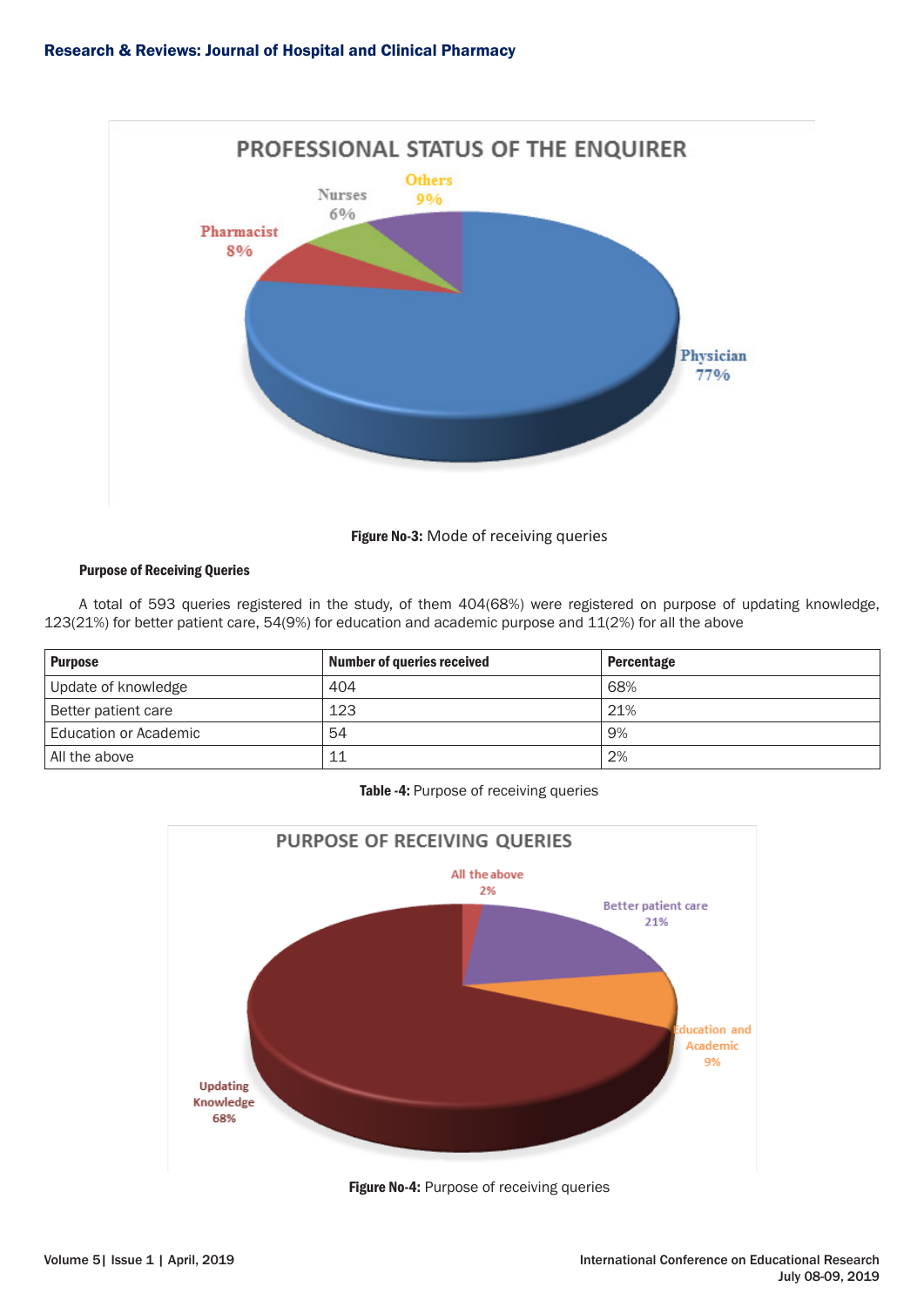### Time Frame to Reply the Queries

The drug information center received a total number of 593 drug information queries during the study period, 42 (7.08%) were requested within 2 hrs of time frame, 204 (34.40%) were requested within 1-2 days, 144 (24.28%) were requested within 2-4 hrs, 202(34.06%) were requested within 4-24 hrs of time frame.

| <b>Time</b>       | <b>Number of queries</b> | Percentage |
|-------------------|--------------------------|------------|
| Within 0-2hr      | 42                       | 7.08%      |
| $\vert$ 1-2 days  | 204                      | 34.40%     |
| 2-4 hours         | 144                      | 24.28%     |
| $\pm 4$ -24 hours | 202                      | 34.06%     |





Figure No-5: Time frame for reply the queries

#### Mode of Reply of Queries

Within 593 queries received by the Drug Information Center, 268(48.22%) were in printed format and 324(54.63%) were responded in written format.

| <b>Mode</b>           |     | <b>Number of queries</b> |  |
|-----------------------|-----|--------------------------|--|
| <b>Printed format</b> | 268 | 48.22%                   |  |
| Written format        | 324 | 54.63%                   |  |

Table -6: Mode of Reply of Queries



Figure No-6: Mode of reply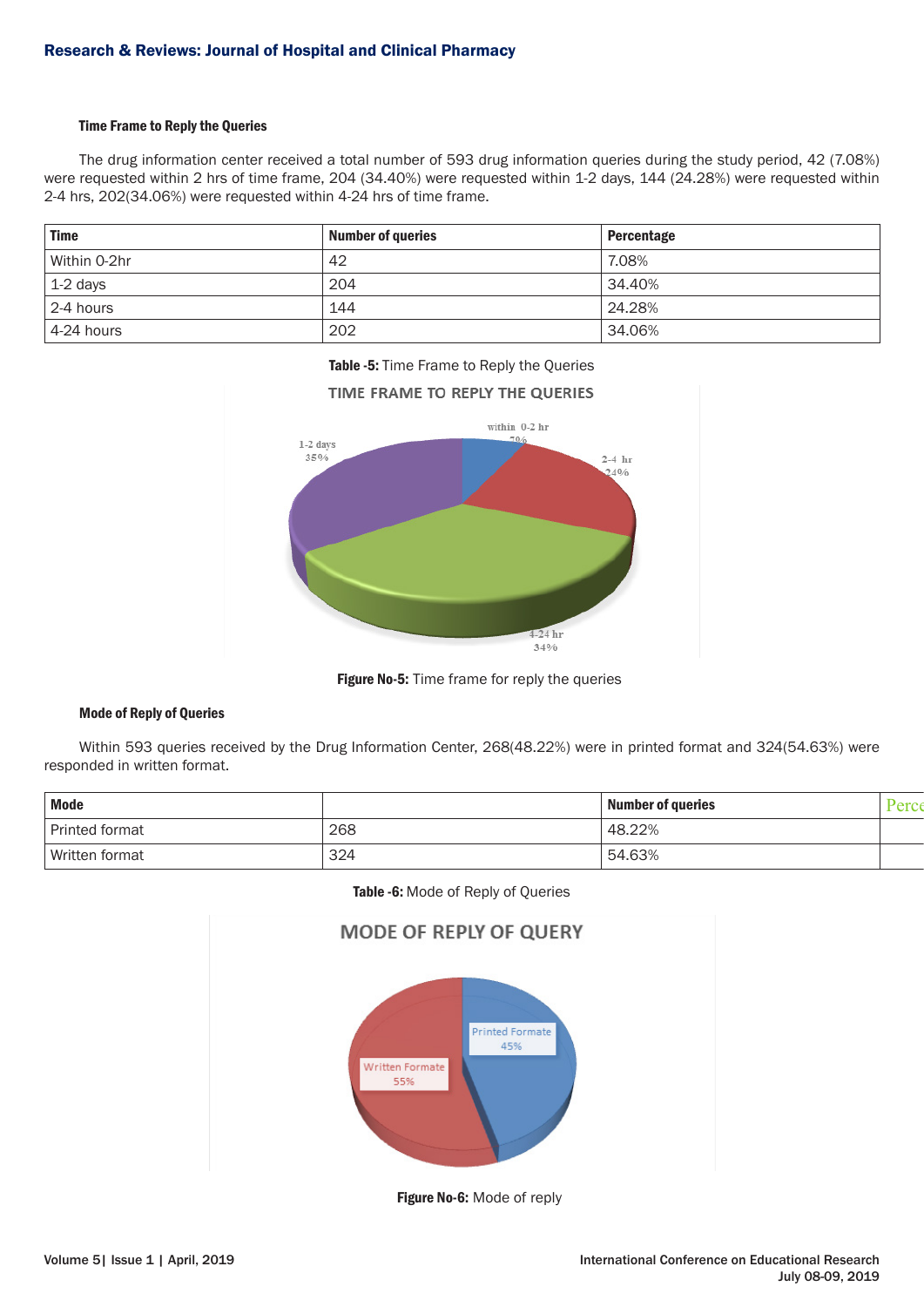# Type of Queries Received

A total number of 593 queries were received to the drug information center, 83(13.99%) were registered on dose and administration of drug, 72(12.14%) were on adverse drug reaction,60(10.11%) were on availability,61(10.28%) on drug - drug interactions,108 (18.21%) were on indication of the drug,61(10.28%) were on pharmacokinetics,18 (3.03%) were on toxicology and 129(21.75%) were on other drug related queries.

| <b>Type</b>                     | <b>Number of queries</b> | Percentgae |
|---------------------------------|--------------------------|------------|
| Dose and administration of drug | 83                       | 13.99%     |
| Adverse drug reactions          | 72                       | 12.14%     |
| Availability                    | 60                       | 10.11%     |
| Drug and drug interactions      | 61                       | 10.28%     |
| Indication of the drug          | 108                      | 18.21%     |
| Pharmacokinetics                | 61                       | 10.28%     |
| Toxicology                      | 18                       | 3.03%      |
| <b>Others</b>                   | 129                      | 21.75%     |





# Figure No-7: Type of queries received

# Sources used to Answer the Queries

From the study of 593 enquiries, 45(7.58%) were responded using CIMS,162(27.31%) were responded using LEXICOMP,150 (25.29%) were responded using MICROMEDEX, 38(6.40%) were responded using research articles,84(14.16%) were responded using text books and 113(19.05%) were responded using websites

| <b>Type of Sources</b> | <b>Number of queries</b> | Percentage |
|------------------------|--------------------------|------------|
| <b>CIMS</b>            | 45                       | 7.58%      |
| Lexicomp               | 162                      | 27.31%     |
| Micromedex             | 150                      | 25.29%     |
| Research articles      | 38                       | 6.40%      |
| <b>Text Books</b>      | 84                       | 14.16%     |
| Websites               | 113                      | 19.05%     |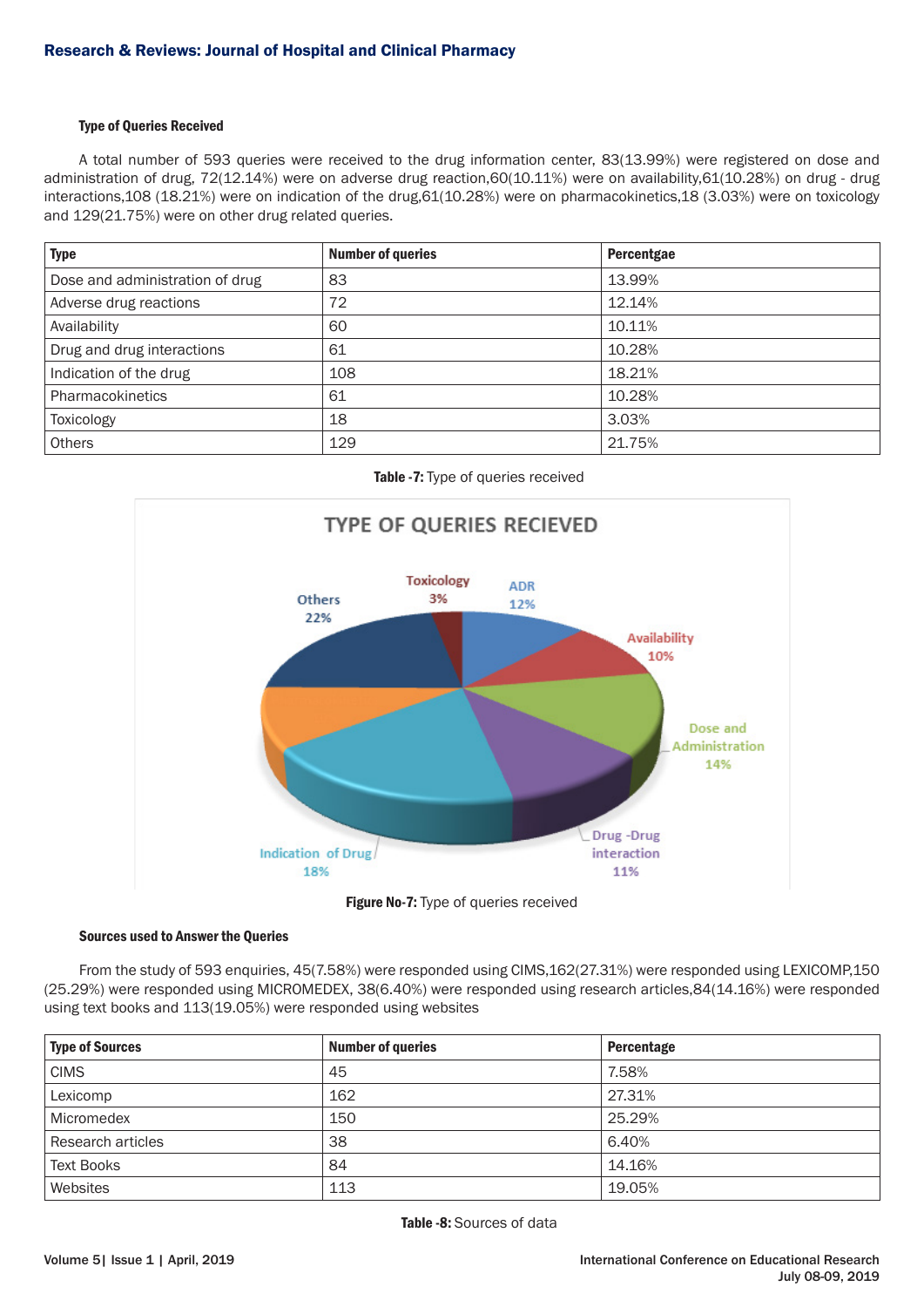

Figure No-8: Sources of data

# Are you aware of the availability of the Drug Information services in our hospital

During the study period the drug information center received 593 queries, 580 (97.80%) were aware of availability of drug information services in the hospital before and 13(2.19%) were not aware of the drug information services provided.

|     | <b>Number of queries</b> | Percentage |
|-----|--------------------------|------------|
| Yes | 580                      | 97.80%     |
| No  | 13                       | 2.19       |

Table -9: Awareness on availability of drug information services in hospital



Figure No-9: Awareness on availability of drug information services in hospital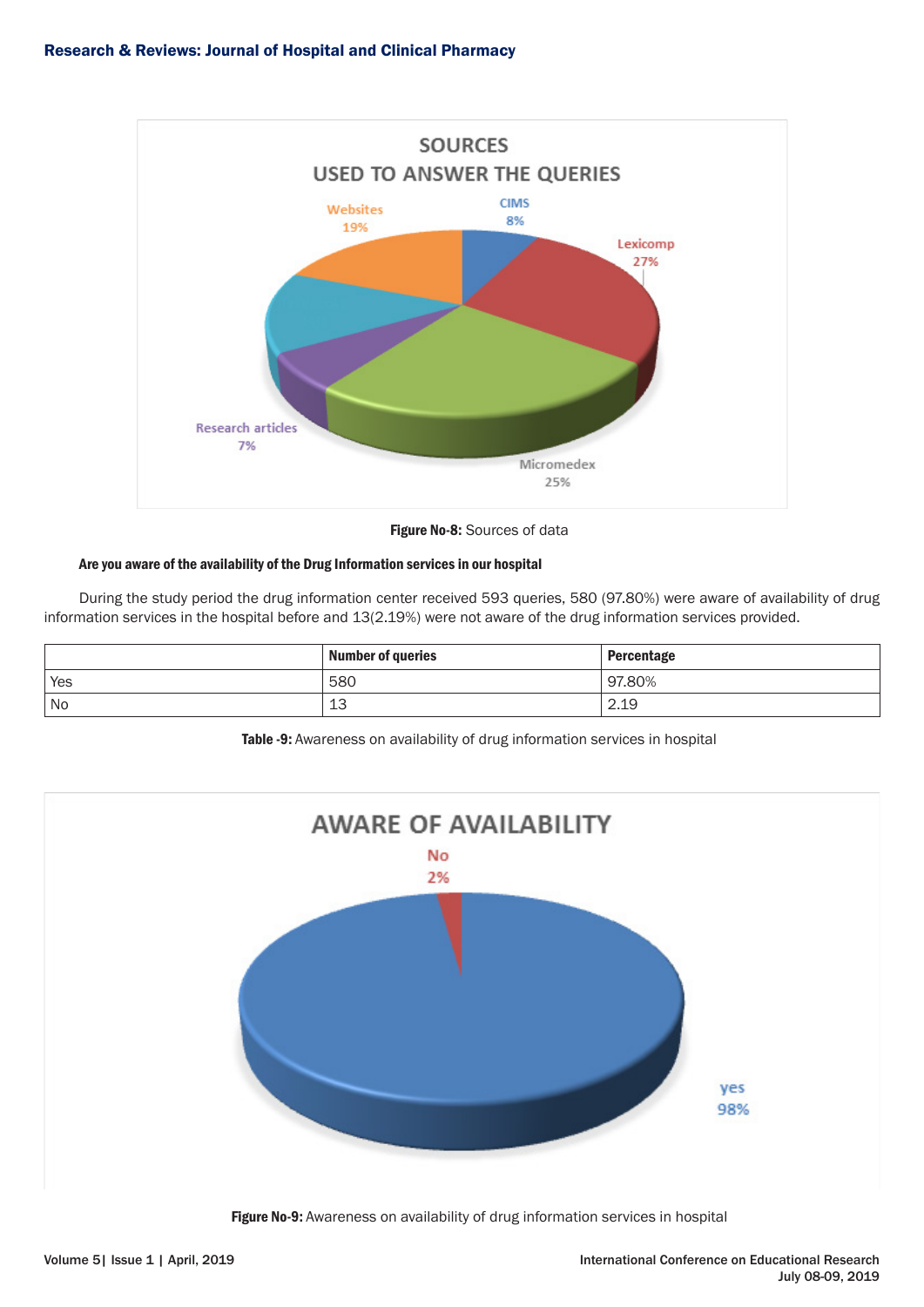# Have you utilized the Drug Information services before?

In figure 10 Out of 593 requestors in the study, 547 (92%) utilized the drug information services before and 46 (8%) requestors were newly participated in the drug information services.

|      | <b>Number of queries</b> | Percentage |
|------|--------------------------|------------|
| Yes  | 547                      | 92%        |
| ' No | 46                       | 8%         |

Table -10: Utilization of drug information services before



# Figure No-10: Utilization of drug information services before

### What was the reason for not utilizing drug information services

| <b>Type of Sources</b> | <b>Number of queries</b> | Percentage |
|------------------------|--------------------------|------------|
| <b>CIMS</b>            | 45                       | 7.58%      |
| Lexicomp               | 162                      | 27.31%     |
| Micromedex             | 150                      | 25.29%     |
| Research articles      | 38                       | 6.40%      |
| <b>Text Books</b>      | 84                       | 14.16%     |

Table -11: Reason for not utilizing drug information services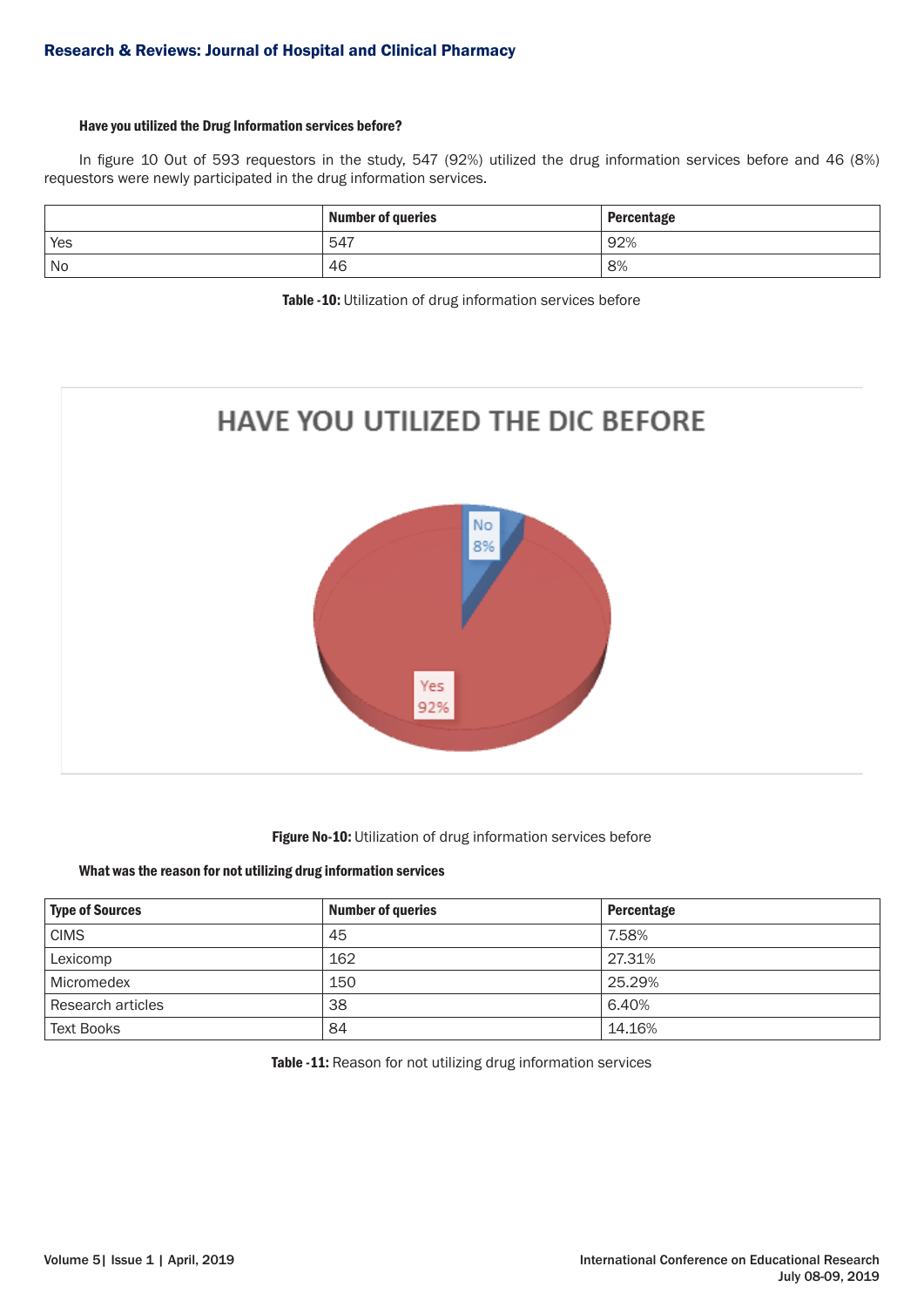

Figure No-11: Reason for not utilizing drug information services

# Have you received answer in time?

A total number of 593 queries were responded, out of which 571 (96%) were responded within time frame and 21(4%) were submitted after the given time frame.

|     | <b>Number of queries</b> | <b>Percentage</b> |
|-----|--------------------------|-------------------|
| Yes | 57'<br>⊾≀ب               | 96%               |
| No  | $\sim$<br>ᅩᆂ             | 4%                |

Table -12: Was response received in time



Figure No-12: Was response received in time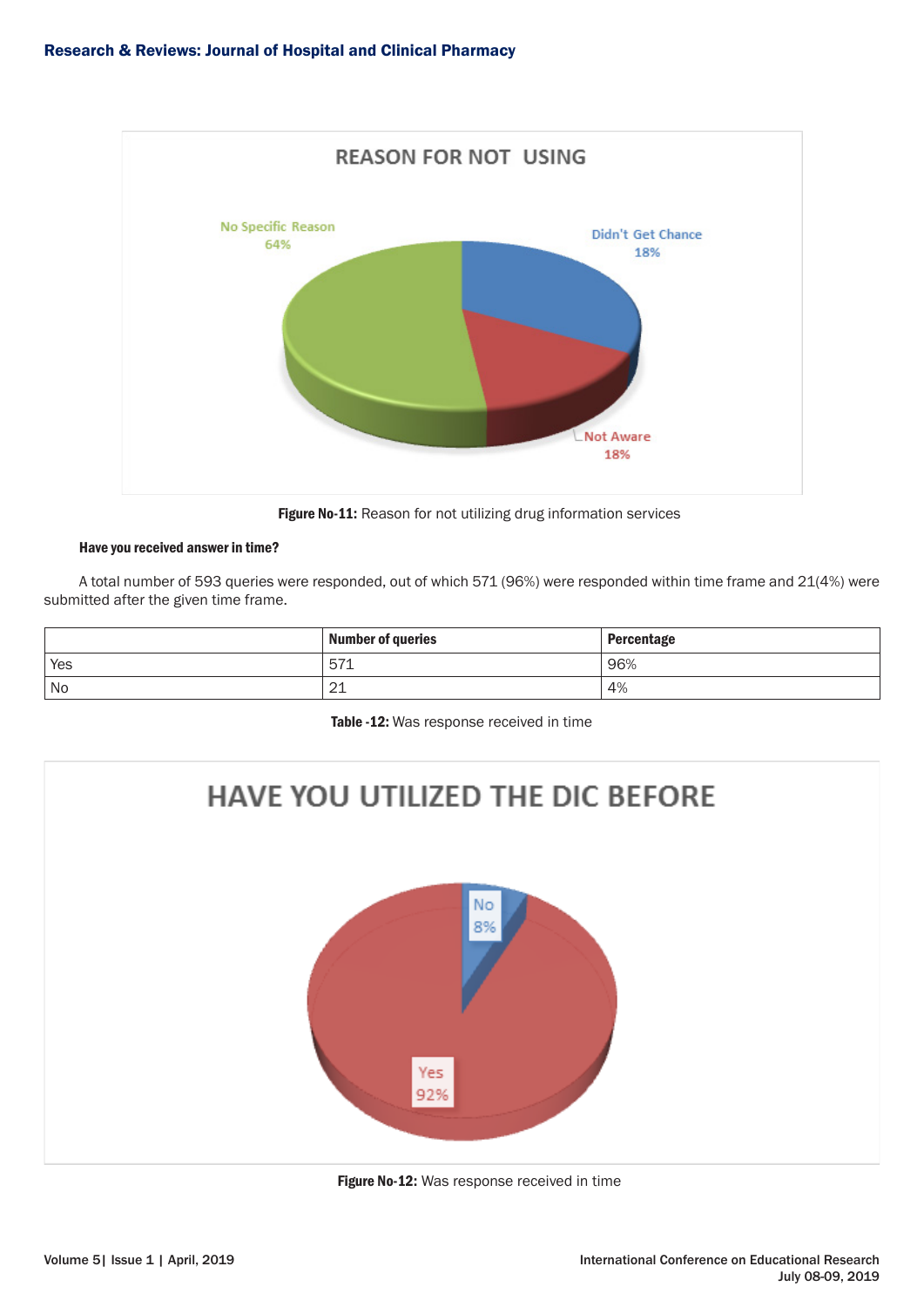# Was the answer appropriate to query

A total number of 593 queries were recorded by the drug information center, 590 (99.49%) were recorded as appropriate and 3 (0.5%) were recorded as inappropriate.

|      | <b>Number of queries</b> | Percentage |
|------|--------------------------|------------|
| Yes  | 590                      | 99.49%     |
| ' No |                          | 0.5%       |

Table -13: Was response appropriate to query



Figure No-13: Was response appropriate to query

# Does drug information service provided by the department is useful &helpful in providing better patient care

In this study from a total number of 596 queries, 591(99.66%) were recorded as helpful for better patient care and 2 (0.33%) were recorded as not as much useful.

|     | <b>Number of queries</b> | <b>Percentage</b> |
|-----|--------------------------|-------------------|
| Yes | 591                      | 99.66%            |
| No  | -                        | .33%              |

Table -14: Was information provided helpful in better patient care



Figure No-14: Was information provided helpful in better patient care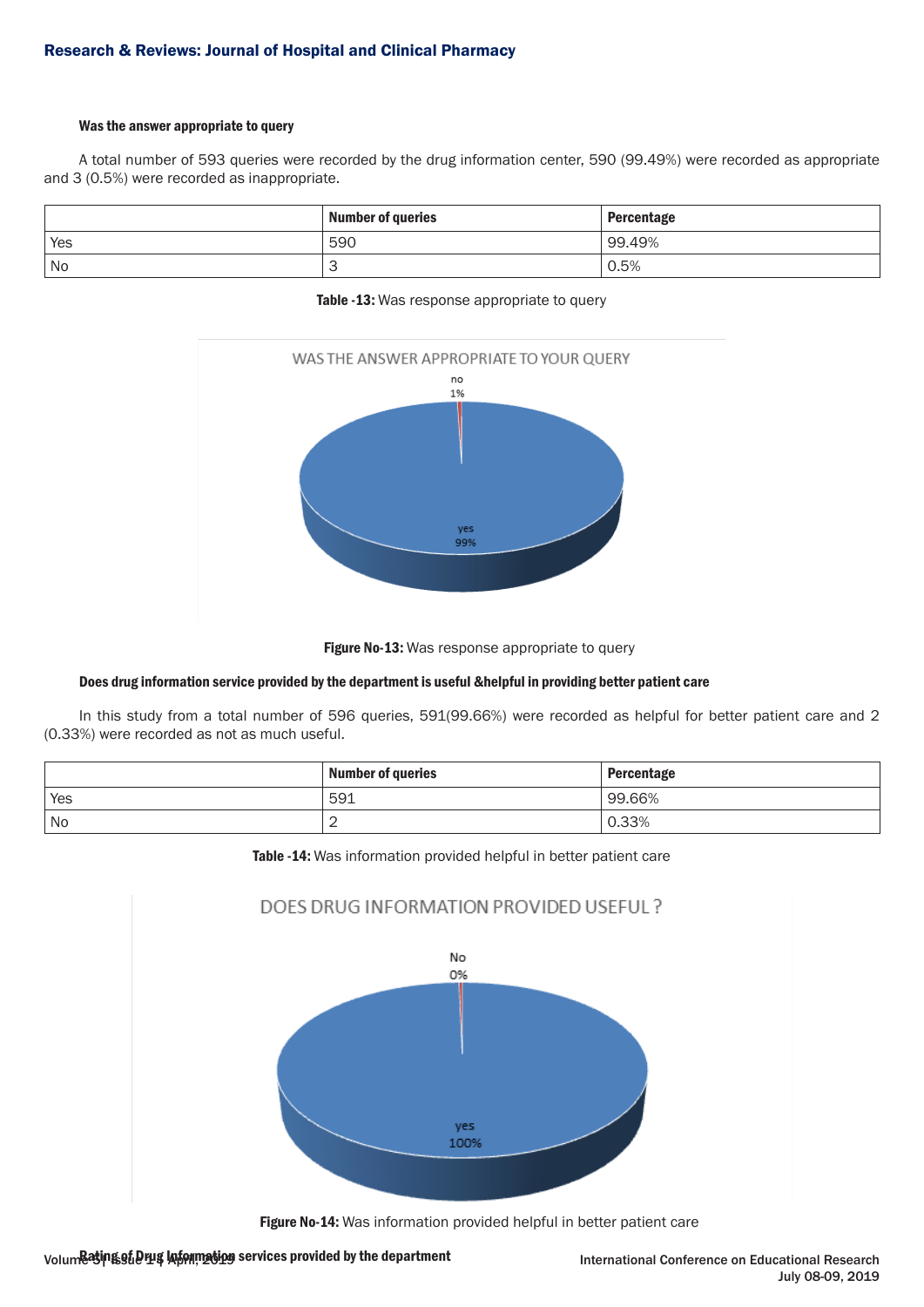# Research & Reviews: Journal of Hospital and Clinical Pharmacy

A total of 593 drug queries responded through the drug information center, 179 (30.1%) were rated as excellent, 290 (48.9%) were rated as good, 121 (20.40%) were rated as satisfactory and 2 (0.33%) were rated as needs improvement.

|                   | <b>Number of queries</b> | Percentage |
|-------------------|--------------------------|------------|
| Excellent         | 179                      | 30.1%      |
| Very Good         | 290                      | 48.9%      |
| Satisfactory      | 121                      | 20.40%     |
| Needs improvement |                          | 0.33%      |

Table -15: Rating of drug information services



Figure No-15: Rating of drug information services

#### **Discussion**

When our work was compared with the other regarding the departments from which the queries were received, all of them were similar to this work by having a maximum number of queries from General Medicine (53%) i.e.,. Jayasutha J et al (53%), M D Dhanaraju et al (26.9%), Rajanandh et al (52.6%), Mudigubba et al (77.87%). While comparing the professional status of the enquirer, most of them were found to be physicians in our study (77.06%) which was the same in the case of Jayasutha J et al (88%), M D Dhanaraju et al (39.4%), Mudigubba et al (71.31%), whereas in Rajanandh et al the professional status of the maximum number of queries (44.7%) was found to be interns. In our study the mode of request was by direct access (90.89%), which is similar to Rajanandh et al (80.7%), and in contrast the mode of request in the first and second studies was found to be during ward rounds with 70% and 40.9% respectively. The purpose of the query in our work went maximum for updation of knowledge (68%) , in which similarity was seen in Mudigubba et al (69.67%), and contrast in Rajanandh et al (48.4%) for better patient care. Our queries were mostly answered within 1-2 days (34.40%), whereas they were mostly answered on the same day in Jayasutha J et al( 86%) and Rajanandh et al (49.4%). We replied to the queries mostly in written format (54.63%) while Jayasutha J et al (76%), M D Dhanaraju et al (60.6%) answered in printed format. Rajanandh et al mostly answered the queries through verbal format ie.,. 57.8%. In our study we answered the queries using Electronic databases i.e.,. LEXICOMP and MICROMEDEX which were 27.1% and 25.29%. Jayasutha J et al also used electronic databases like MICROMEDEX and IDIS with 49% and 30% respectively whereas M D Dhanaraju et al used books as a reference with 41.3%. At last after our hard work our Drug Information Centre was rated Very Good (48.9%) by many enquirers while Rajanandh et al was also rated very good (77.4%)

#### Conclusion

In this study, where drug information services provided by pharmacy practice department in a tertiary care, teaching hospital were evaluated, the feedback forms collected from the query requestors reveals that the quality of services provided by the drug